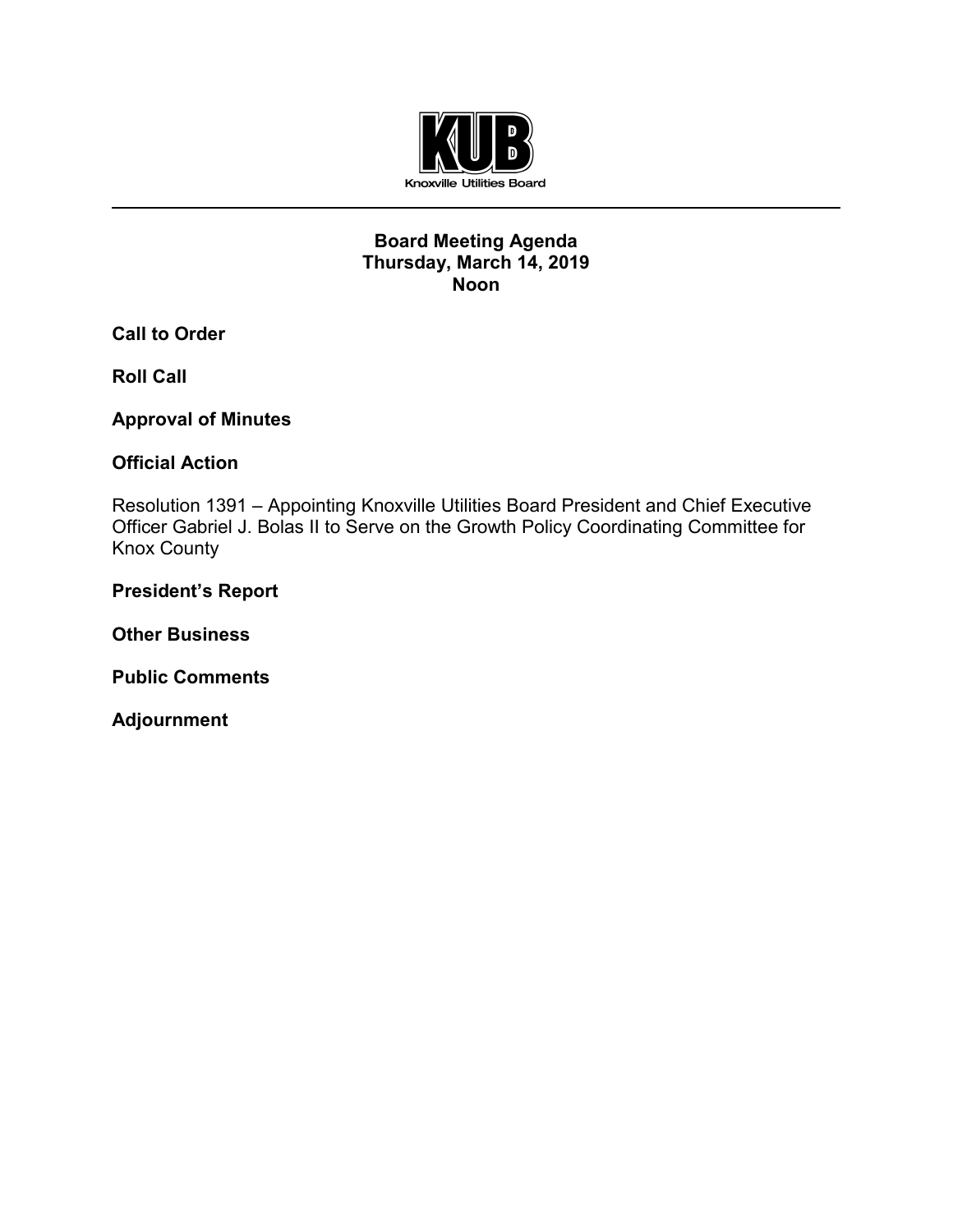

March 8, 2019

Knoxville Utilities Board 445 S. Gay Street Knoxville, Tennessee 37902-1109

Commissioners:

Knox County Mayor Glenn Jacobs recently provided notice to KUB that he plans to reconvene the Growth Policy Coordinating Committee for Knox County, pursuant to state law. Mayor Jacobs requested a response from KUB with the name of KUB's designee to serve on the committee.

State law requires the committee to include "one (1) member appointed by the governing board of the municipally owned utility system serving the largest number of customers in the county."

At the request of Board Chair Kathy Hamilton, Resolution 1391 has been drafted and is attached for your review in considering my appointment to represent KUB on this committee.

If approved on first and final reading, the appointment will become effective immediately. I recommend approval of Resolution 1391.

Respectfully submitted,

all Geise

Gabriel J. Bolas II President and CEO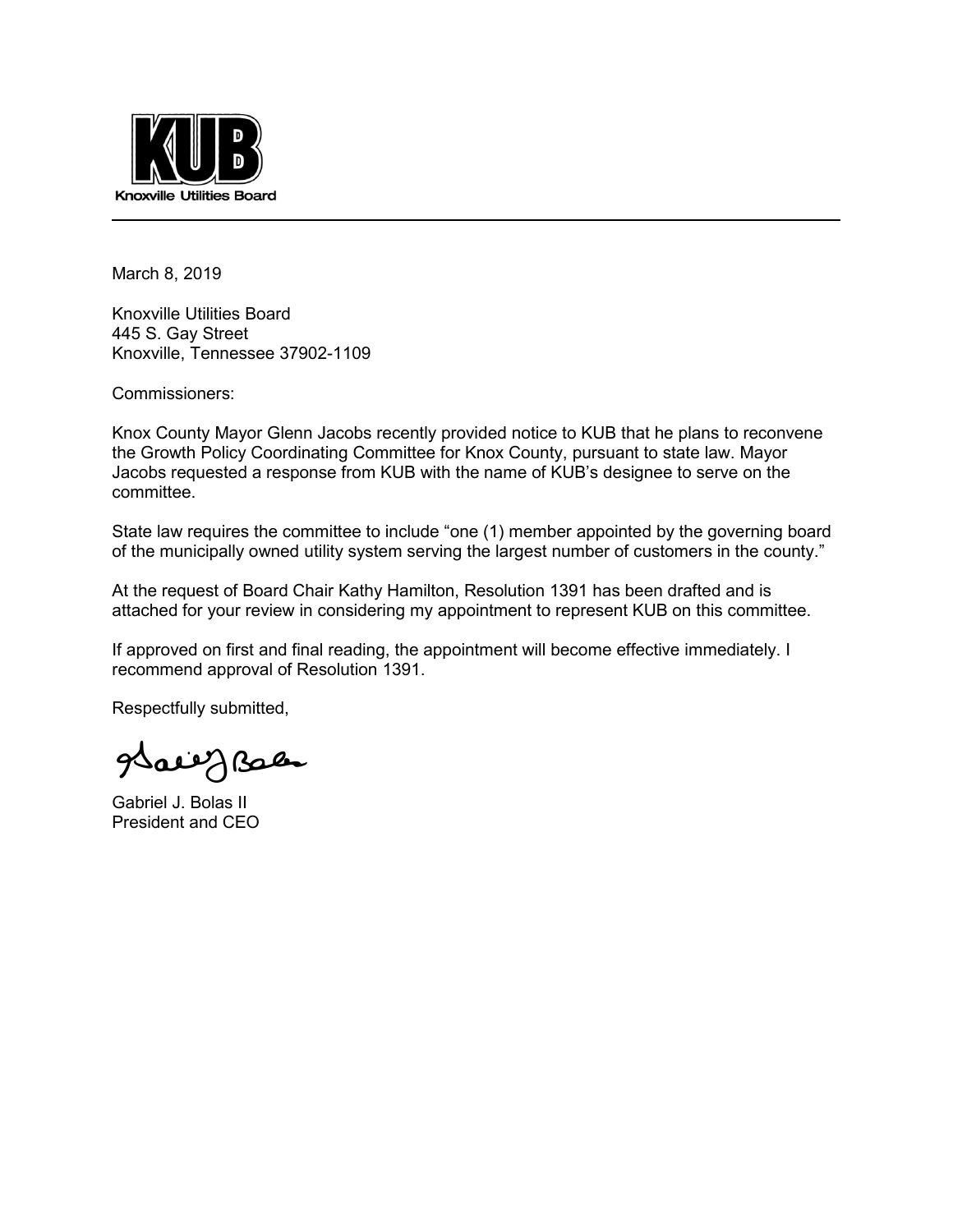## **RESOLUTION NO. 1391**

## **A Resolution Appointing Knoxville Utilities Board President and Chief Executive Officer Gabriel J. Bolas II to Serve on the Growth Policy Coordinating Committee for Knox County**

**Whereas,** Knox County Mayor Glenn Jacobs is reconvening the Growth Policy Coordinating Committee for Knox County (the "Committee") for the purposes of consideration of an amendment to Knox County's growth policy plan; and

**Whereas**, Tennessee Code Annotated, Section 6-58-104, requires the Committee to include a representative of the municipally owned utility system serving the largest number of customers in the county; and

**Whereas**, Knoxville Utilities Board (KUB) is the municipally owned utility system serving the largest number of customers in Knox County; and

**Whereas,** the Board of Commissioners desires for Gabriel J. Bolas II, KUB President and Chief Executive Officer, to represent KUB on the Growth Policy Coordinating Committee.

## **Now, Therefore, Be it Hereby Resolved by the Board of Commissioners of the Knoxville Utilities Board:**

**Section 1**: That the Board hereby appoints Gabriel J. Bolas II, KUB President and Chief Executive Officer to represent KUB on the Committee.

**Section 2**: That this resolution will take effect from and after its passage.

 $\overline{a}$ Kathy Hamilton, Chair

 $\overline{a}$ Mark Walker, Board Secretary

APPROVED ON 1st & FINAL READING: EFFECTIVE DATE: MINUTE BOOK PAGE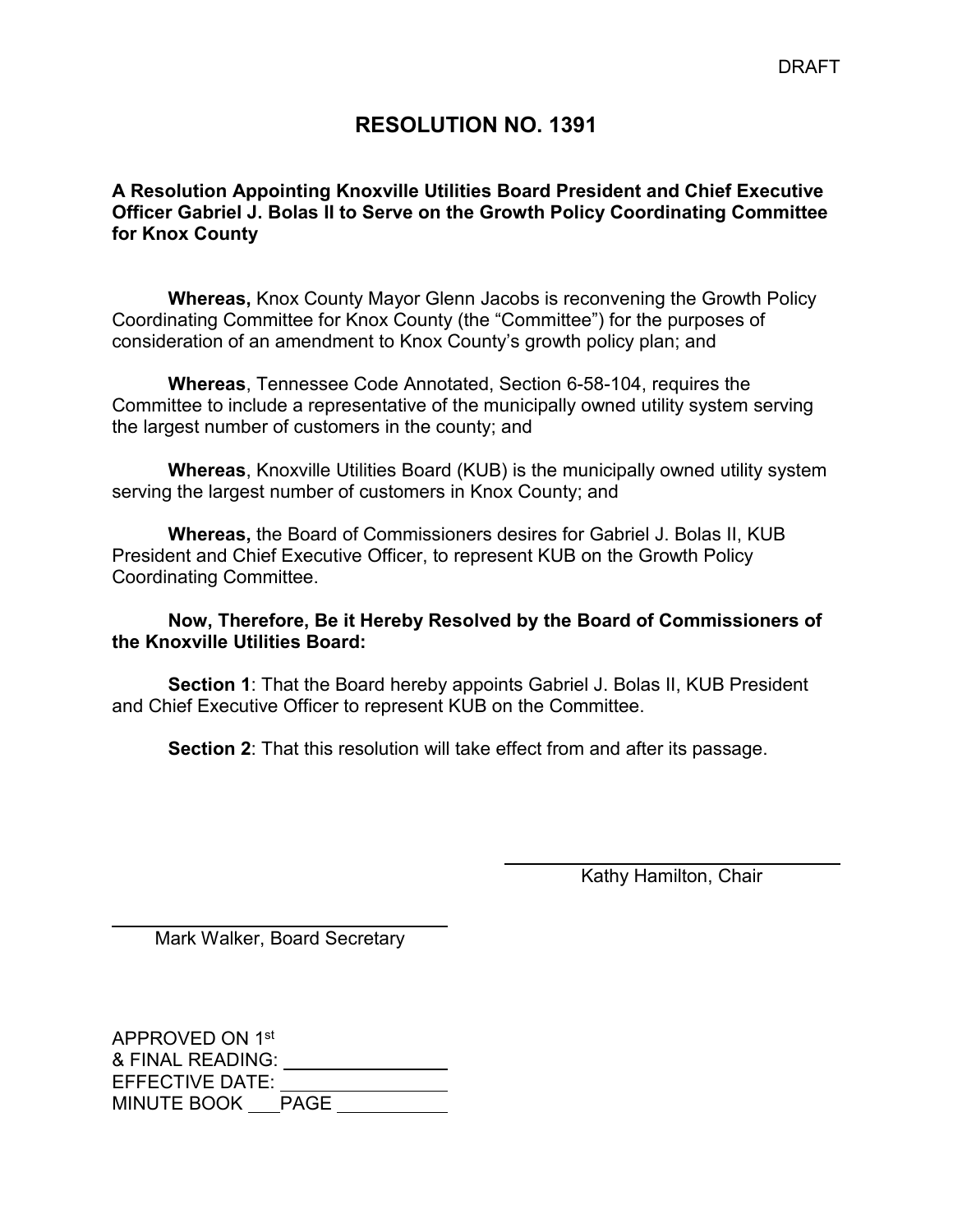## **Knoxville Utilities Board Board Meeting Minutes Thursday, February 21, 2019 Noon**

## **Call to Order**

The Knoxville Utilities Board met in regular session in the Larry A. Fleming Board Room at 445 S. Gay Street, on Thursday, February 21, 2019, pursuant to the public notice published in the January 5, 2019, edition of the *News Sentinel*. Chair Hamilton called the meeting to order at 12:00 p.m.

## **Roll Call**

Commissioners Present: Jerry Askew, Kathy Hamilton, Celeste Herbert, Adrienne Simpson-Brown, Tyvi Small and John Worden. Sara Pinnell arrived after roll call.

Commissioners Absent: None

## **Approval of Minutes**

The Minutes of the January 17, 2019, Board Meeting were approved as distributed upon a motion by Commissioner Herbert and seconded by Commissioner Small.

## **Old Business**

None

### **New Business**

## **Resolution 1390, A Resolution Adopting Amended By-Laws for the Knoxville Utilities Board and Hereby Revoking and Replacing all Previous By-Laws or Amendments Thereto**

President Bolas reminded Commissioners they heard the proposed changes to KUB's By-laws at last month's meeting. He recognized Elba Marshall, Director of Corporate Services, for a brief recap of the proposed changes prior to their consideration of Resolution 1390.

President Bolas recommended adoption of Resolution 1390 on first and final reading. His written recommendation is included in Attachment 1.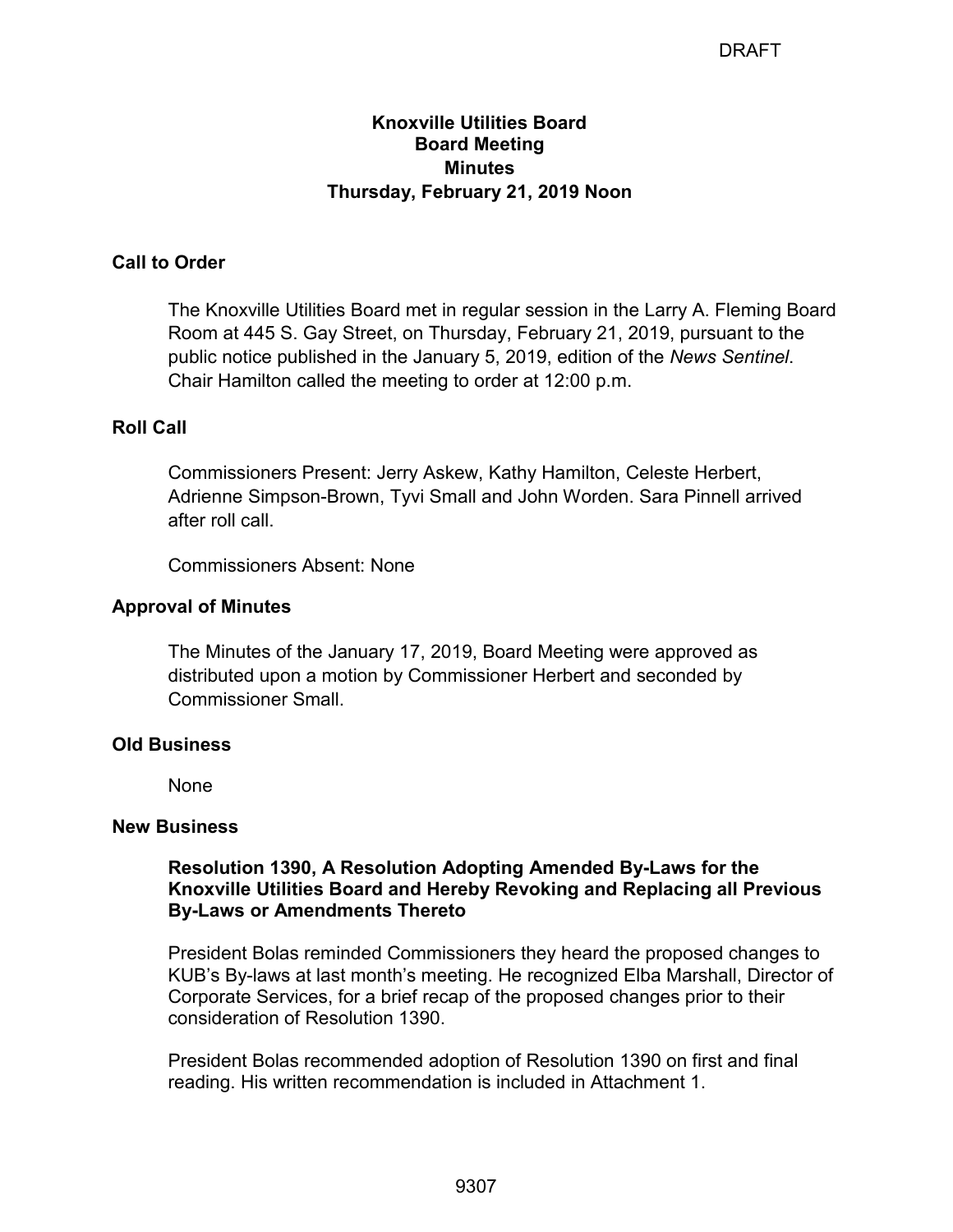## February 21, 2019

Upon a motion by Commissioner Askew and a second by Commissioner Herbert, Resolution 1390 *(Attachment 1)* was adopted by a roll call vote on first and final reading. The following Commissioners voted "aye": Askew, Hamilton, Herbert, Simpson-Brown, Small and Worden. No Commissioner voted "nay". Commissioner Pinnell abstained from voting.

### **President's Report**

### **Remote Sites Maintenance**

President Bolas reminded Commissioners that maintenance is a key function in extending the life of valuable utility assets and that KUB maintains over 280 remote system facilities for four utilities. He recognized Brooke Sinclair, Manager of System Maintenance, for a presentation on remote site maintenance.

### **Minority and Women Owned Business Enterprise Program**

President Bolas advised Commissioners that KUB's workforce reflects the diversity of the communities we serve, and we also strive for diversity in the various suppliers and vendors that serve KUB. He recognized Michelle Wilson, Manager of Procurement, to provide an overview of KUB's Minority and Women Business Enterprise Program. He also recognized former Commissioner, Nikitia Thompson, who was in attendance. Ms. Thompson is serving as KUB's MBE and WBE Program Coordinator.

## **Water Technology: Leveraging Data for Leak Detection**

President Bolas advised Commissioners that KUB has invested in smart technology in the water system which is crucial to operating KUB's utilities more efficiently. He recognized Ted Tyree and Drew Keller, Engineers in Water System Engineering, for a presentation on current technology used in the water system for leak detection.

### **Weatherization Assistance Grant**

President Bolas recognized Liz Hannah, Manager of Executive Services and Environmental Stewardship, to announce a new grant for weatherization assistance for low income customers.

### **Other Business**

None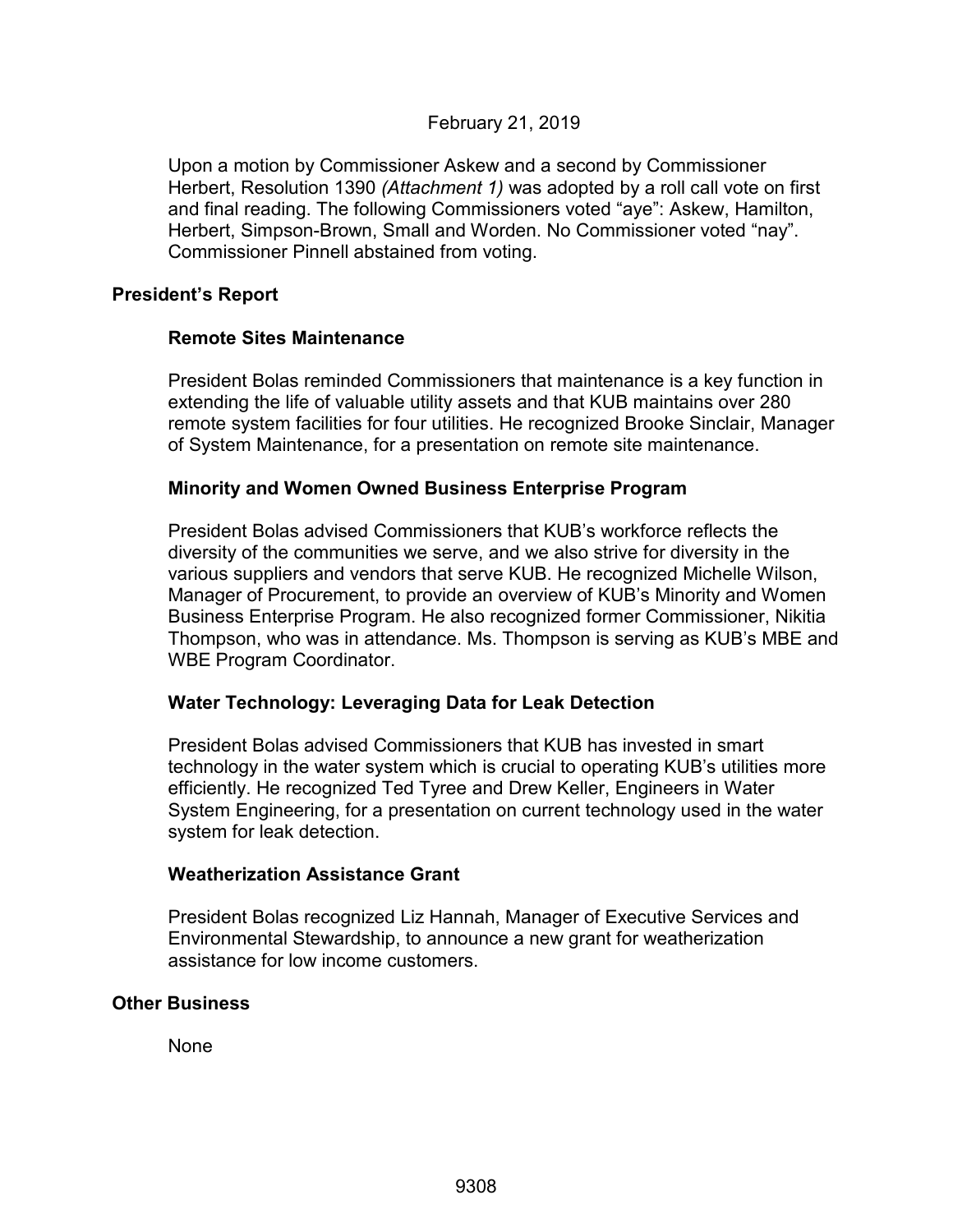### February 21, 2019

### **Public Comment**

Stephen Smith – 5443 Yosemite Trail – Knoxville, TN 37909

Raymond Peltier – 388 Hidden Valley Circle – Seymour, TN 37865

Jake Glass – 1830 Cumberland Avenue, Knoxville, TN 37916

Bruce Glanville – 12500 Martel Road – Lenoir City, TN

Chet Hunt – 1548 Botsford Drive – Knoxville, TN 37792

William Isom – 4600 Skyline Drive – Knoxville, TN 37914

Margaret Lavery – 3324 South Circle – Knoxville, TN 37920

Cyndi French – 4233 Drifting Drive – Knoxville, TN 37912

Tashawn Ransome – 470 Hall of Fame Drive – Knoxville, TN 37915

Kent Minault – 311 Glenwood Avenue – Knoxville, TN 37917

Ray Hyde – 2407 Dodson Road – Knoxville, TN 37917

Adam Hughes – 1119 Alexander Street, Apt. 1 – Knoxville, TN 37917

Bryce Bonilla – 7053 Watkins Road – Loudon, TN

Jenn Galler – 816 Tully Lane – Knoxville, TN 37919

Lesley Garrett – 241 Hawthorne Avenue – Knoxville, TN 37920

Laura Humphrey – 328 Taliwa Drive – Knoxville, TN 37920

Tiara Lady Wilson – 3922 Nerva Road – Knoxville, TN 37918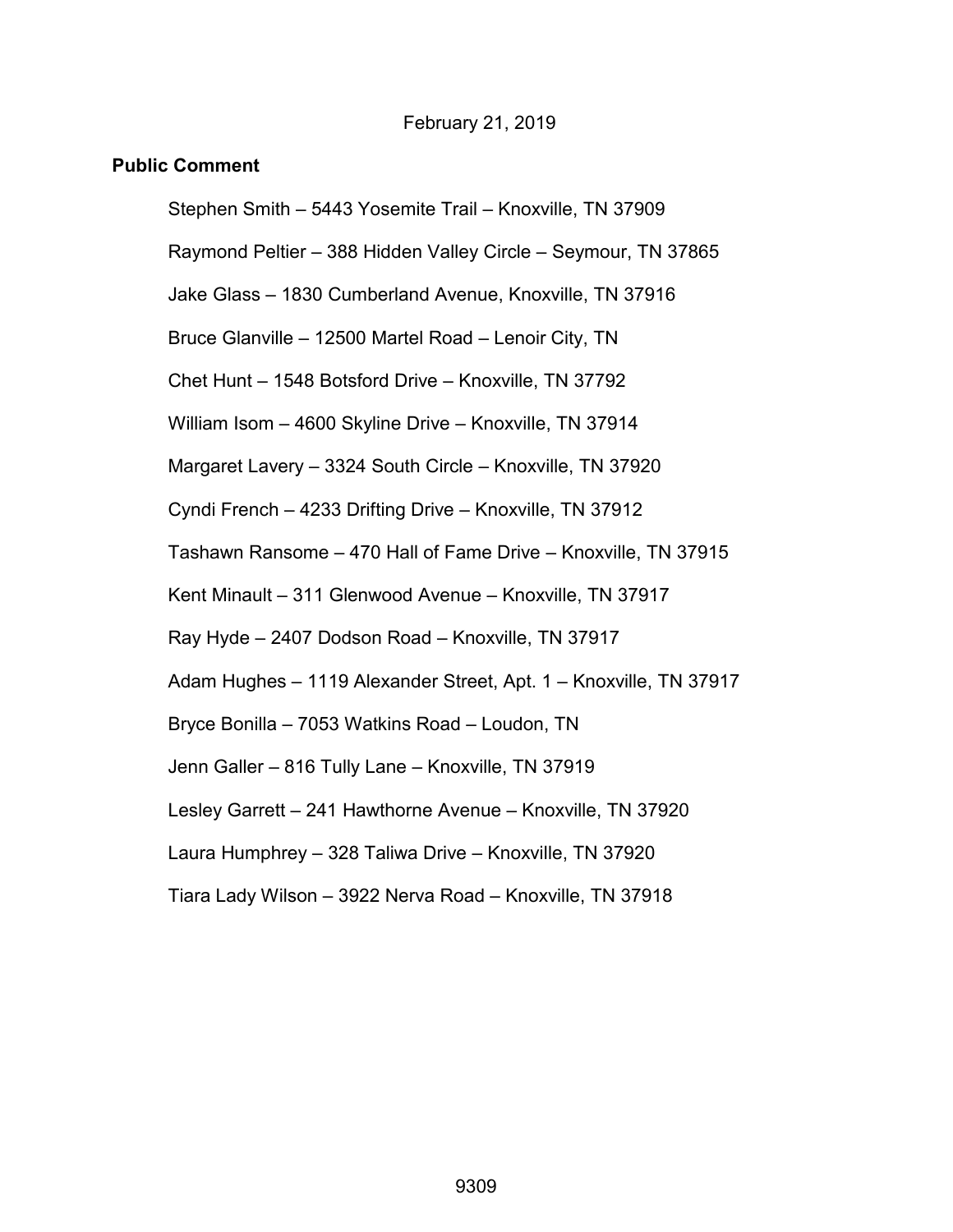February 21, 2019

## **Adjournment**

 $\overline{a}$ 

There being nothing further to come before the Board, Chair Hamilton declared the meeting adjourned at 2:08 p.m.

Kathy Hamilton, Chair

Mark Walker, Board Secretary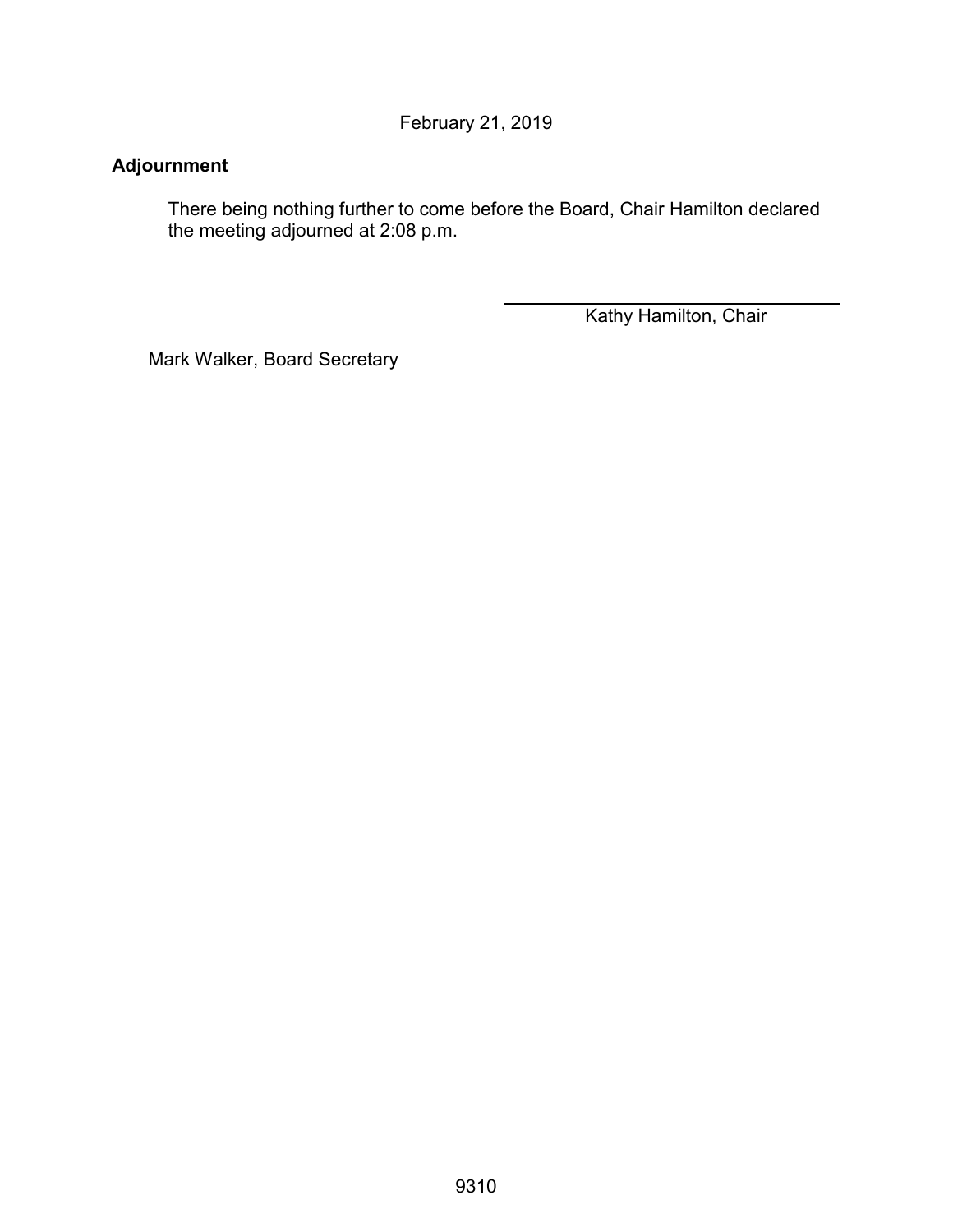## **Attachments**

| Attachment 1 | Resolution 1390, A Resolution Adopting Amended By-Laws    | Page(s)       |
|--------------|-----------------------------------------------------------|---------------|
|              | for the Knoxville Utilities Board and Hereby Revoking and | $9312 - 9324$ |
|              | Replacing all Previous By-Laws or Amendments Thereto      |               |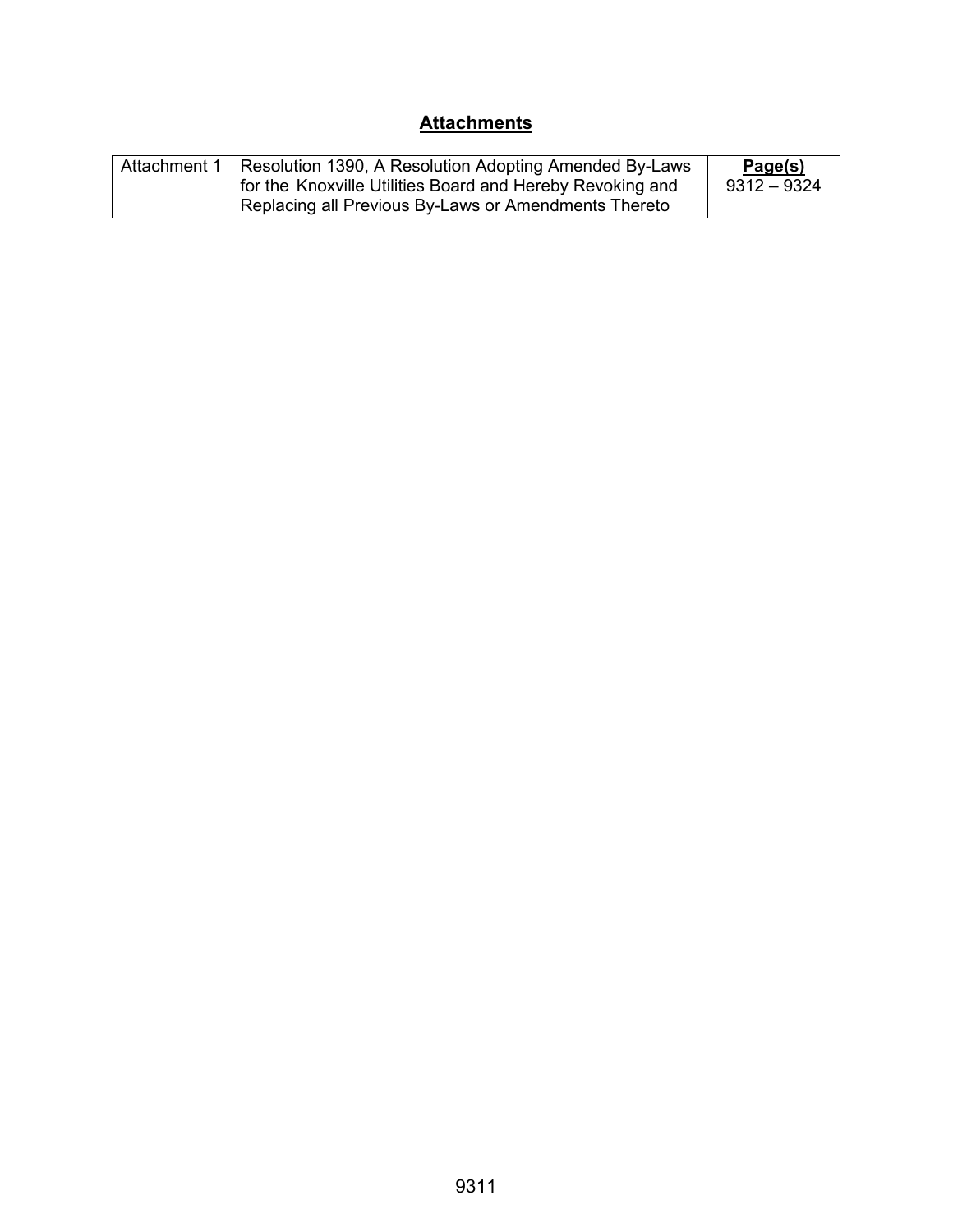

February 15, 2019

Knoxville Utilities Board 445 S. Gay Street Knoxville, Tennessee 37902-1109

Commissioners:

Staff recently completed a review of KUB's By-Laws and identified some administrative and procedural amendments. The proposed revisions were presented at last month's meeting, in accordance with Article XII of the current By-Laws, which requires that the Board hear the proposed changes in a separate meeting from the one in which action on the proposed changes is taken.

The recommended revisions bring clarity to administrative and procedural practices of the Board, such as the commitment appropriation approval process and Commissioner eligibility requirements.

A draft of Resolution 1390 is attached for your review. Also attached is a redline version of the revised By-Laws reflecting the proposed changes. If approved on first and final reading, the revised By-Laws will become effective immediately. I recommend approval of Resolution 1390.

Respectfully submitted,

saeig Baca

Gabriel J. Bolas II President and CEO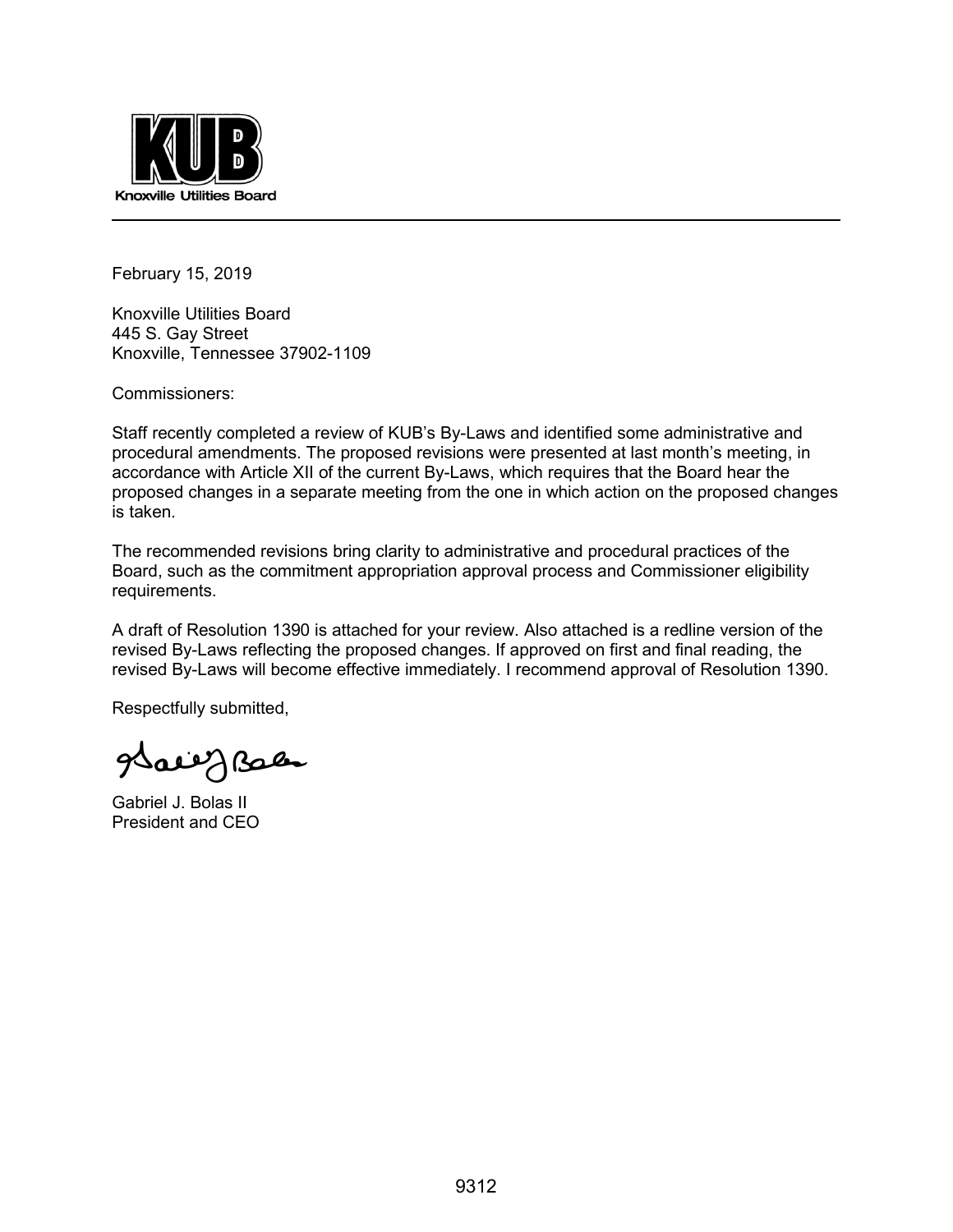## **RESOLUTION NO. 1390**

## **A Resolution Adopting Amended By-Laws for the Knoxville Utilities Board and Hereby Revoking and Replacing all Previous By-Laws or Amendments Thereto**

**Whereas,** the Board's Chair determined it appropriate to review the By-Laws of the Knoxville Utilities Board; and

**Whereas**, Article XII of the current By-Laws provides that the By-Laws may be amended by the Board and that such amendment may be proposed at any meeting of the Board but shall not be acted upon at the meeting at which proposed; and

**Whereas**, the proposed revisions add clarity to administrative procedures, Board responsibilities and Commissioner eligibility; and

**Whereas,** there was a board presentation on January 17, 2019, therefore complying with the process for adopting revised By-Laws.

### **Now, Therefore, Be it Hereby Resolved by the Board of Commissioners of the Knoxville Utilities Board:**

**Section 1**: That all previously adopted By-Laws or amendments thereto are hereby revoked and the revised By-Laws attached as a part of this resolution, are hereby adopted.

**Section 2**: That this resolution will take effect from and after its passage.

 Kathy Hamilton/s Kathy Hamilton, Chair

 Mark Walker/s Mark Walker, Board Secretary

APPROVED ON 1st & FINAL READING: 2-21-19 EFFECTIVE DATE: 2-21-19 MINUTE BOOK 40 PAGE 9313-9324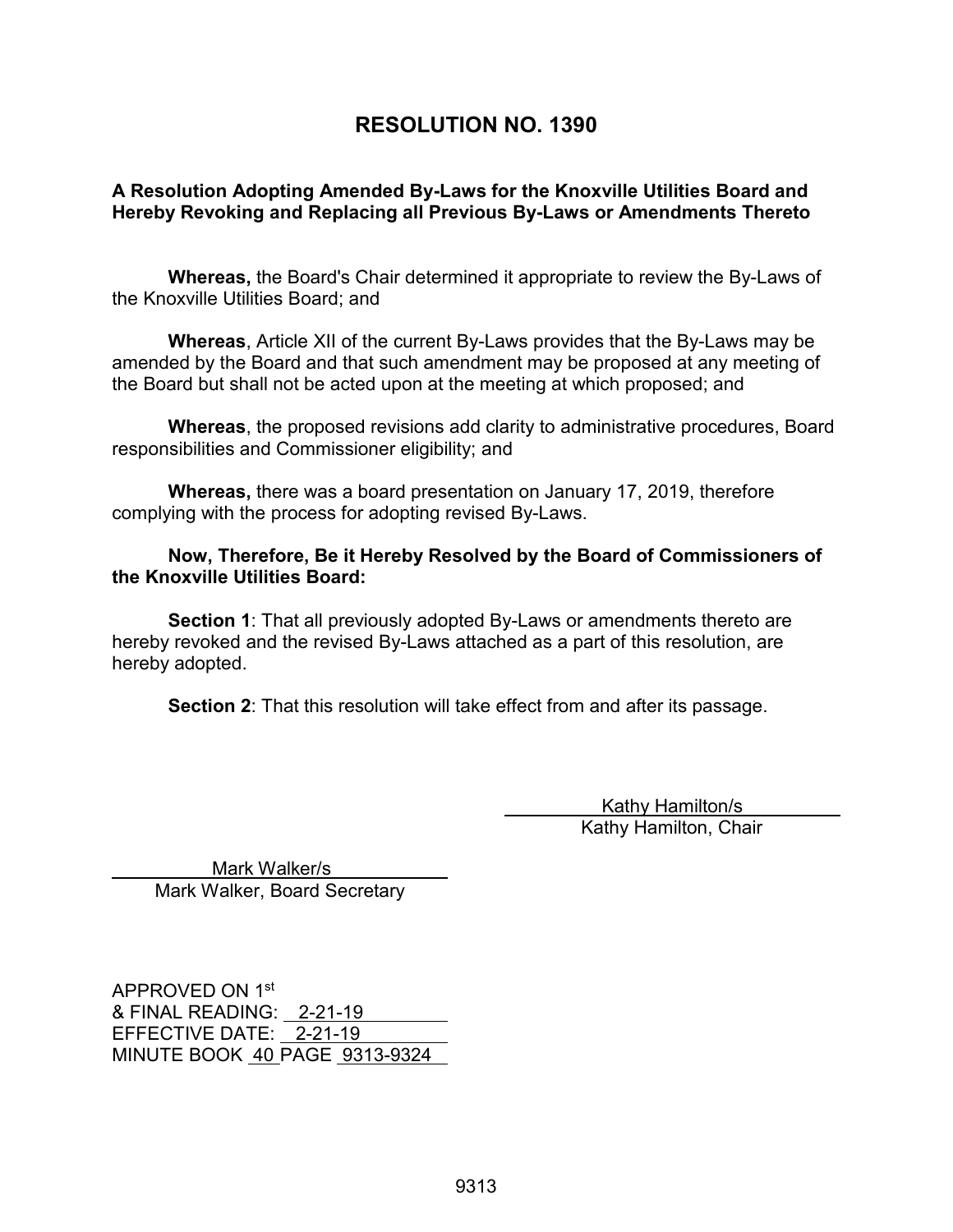# **BY-LAWS OF THE KNOXVILLE UTILITIES BOARD**

### **Adopted as Restated by Resolution 1390 on February 21, 2019**

#### **I. DEFINITIONS**

Words and terms used in these By-Laws shall be defined as set out in Charter Section 1102.

# **II. PURPOSE, POWER AND DUTIES OF KNOXVILLE UTILITIES BOARD**

Section 1101 of the Charter of the City of Knoxville provides that "the purchase, production, sale and distribution of utility services by the City of Knoxville, both within and without the limits of the city, and the agencies and facilities used for such purposes, shall be under the jurisdiction, control and management of the 'Knoxville Utilities Board'."

Additionally, Section 1106 (A) of the Charter provides that "the board shall have and exercise and is granted by the Charter all the powers and duties possessed by the City of Knoxville to construct, acquire, expand, or operate the system. The board, either by itself or by its duly-authorized officers and employees, shall have and maintain full control and complete jurisdiction over the management and operation of the system and may make all contracts and do any and all acts and things that are necessary, convenient or desirable in order to operate, maintain, enlarge, extend, preserve and promote an orderly, economic and business-like administration of the system. Except as expressly provided in [Article XI of the Charter], the system shall be free from the jurisdiction, direction, or control of other city officers, employees and of the city council."

## **III. REGULAR MEETINGS**

 The Board shall hold regular meetings at its Corporate Headquarters at noon on the third Thursday of each month, except July, unless otherwise established by the Chair. Any meeting as to which Commissioners are given at least five (5) business days notice served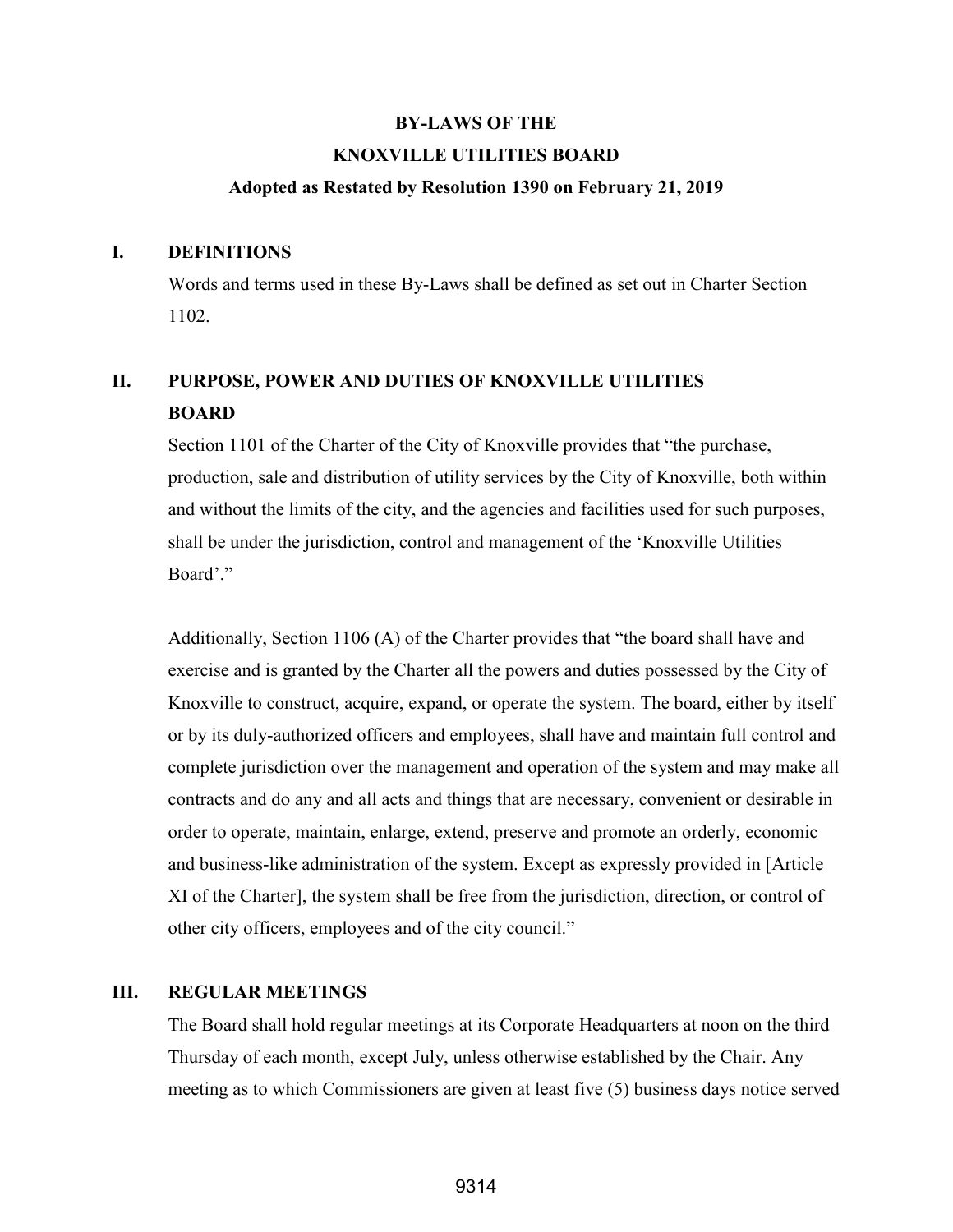personally or electronically shall be considered a regular meeting. Adequate public notice shall be given of the time and location of all regular meetings of the Board.

### **IV. SPECIAL MEETINGS**

Special meetings of the Board may be called by the Chair or by any two (2) Commissioners upon notice to each Commissioner, served personally or electronically. Generally, such meetings will require at least twenty-four (24) hours notice; however, if the emergency nature of the business to be conducted at the meeting will not allow for twenty-four (24) hours notice, the maximum practicable notice shall be given. The notice of any such meeting shall provide the time, place, and purpose thereof, clearly and specifically describing the subject matter of the motions or items of business to be brought up. No official action shall be taken relating to business other than that specifically mentioned in the notice for such meeting.

Adequate public notice shall be given of all special meetings of the Board. Any Commissioner may waive his or her right to notice of a special meeting before, during, or after the meeting. The presence of a Commissioner at such a meeting shall constitute an automatic waiver of the notice requirements.

## **V. QUORUM**

 Four (4) Commissioners shall constitute a quorum of the Board, and no action shall be taken by the Board except by the affirmative vote of at least four (4) Commissioners.<sup>[1](#page-11-0)</sup>

## **VI. ORDER OF BUSINESS OF BOARD MEETINGS**

- A. The order of business at regular meetings will generally be as follows:
	- 1. Call to Order
	- 2. Roll Call
	- 3. Approval of Minutes
	- 4. Official Action
	- 5. President's Report

<span id="page-11-0"></span><sup>1</sup> Charter of the City of Knoxville, Section 1105(C)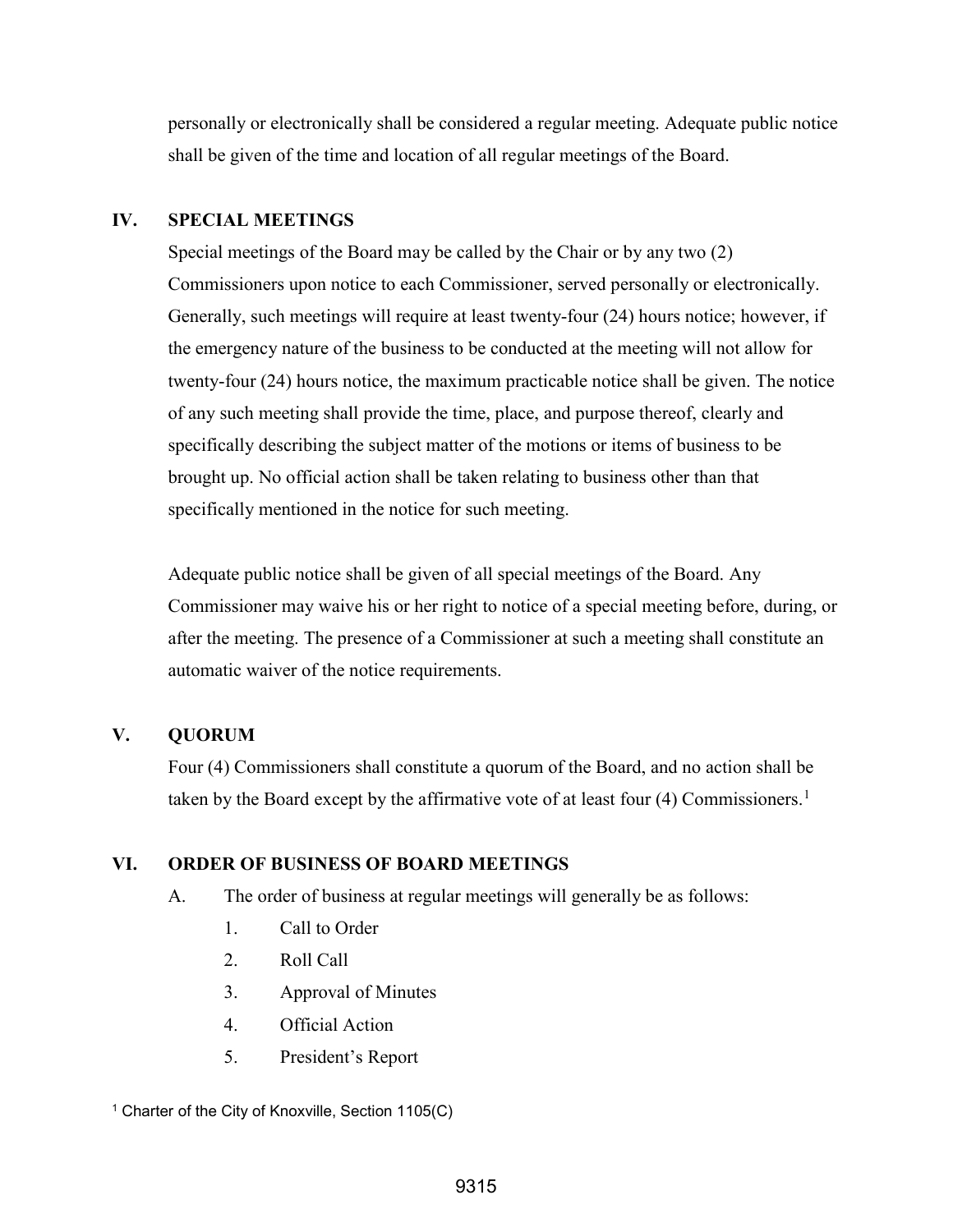- 6. Other Business
- 7. Public Comments
- 8. Adjournment
- B. The President and CEO shall be responsible for the preparation and distribution of the agenda for all meetings of the Board.
- C. All resolutions and motions which contemplate the appropriation or expenditure of money, or which make a change in any rate to be charged for services rendered under the jurisdiction of the Board, shall require a roll call vote, and the result of the vote shall be recorded.
- D. In making any change in any rate to be charged to consumers of utility services, the provisions of Charter Section 1107(L) shall be followed.
- E. At any meeting, motions may be made and resolutions may be introduced by any Commissioner, including the Chair, or by the President and CEO. The Chair shall have the right to speak and vote on all matters brought before the Board.
- F. All resolutions shall be in writing when submitted to the Board. The Chair or a majority of the Board may require that any motion be reduced to writing before taking action thereon.
- G. All questions of priority of business, including a change in the order of business, may be decided at any time by the Chair or by a majority of the Board and shall not be subject to debate.
- H. The Board shall provide an opportunity for public comment before a vote to take official action and during the Public Comment portion of the Board meeting. Public comments will be limited to 5 minutes per speaker unless waived by the Board.
- I. All parliamentary procedures not expressly provided for by the Charter or by these By-Laws shall be governed by the then current edition of *Robert's Rules of Order*.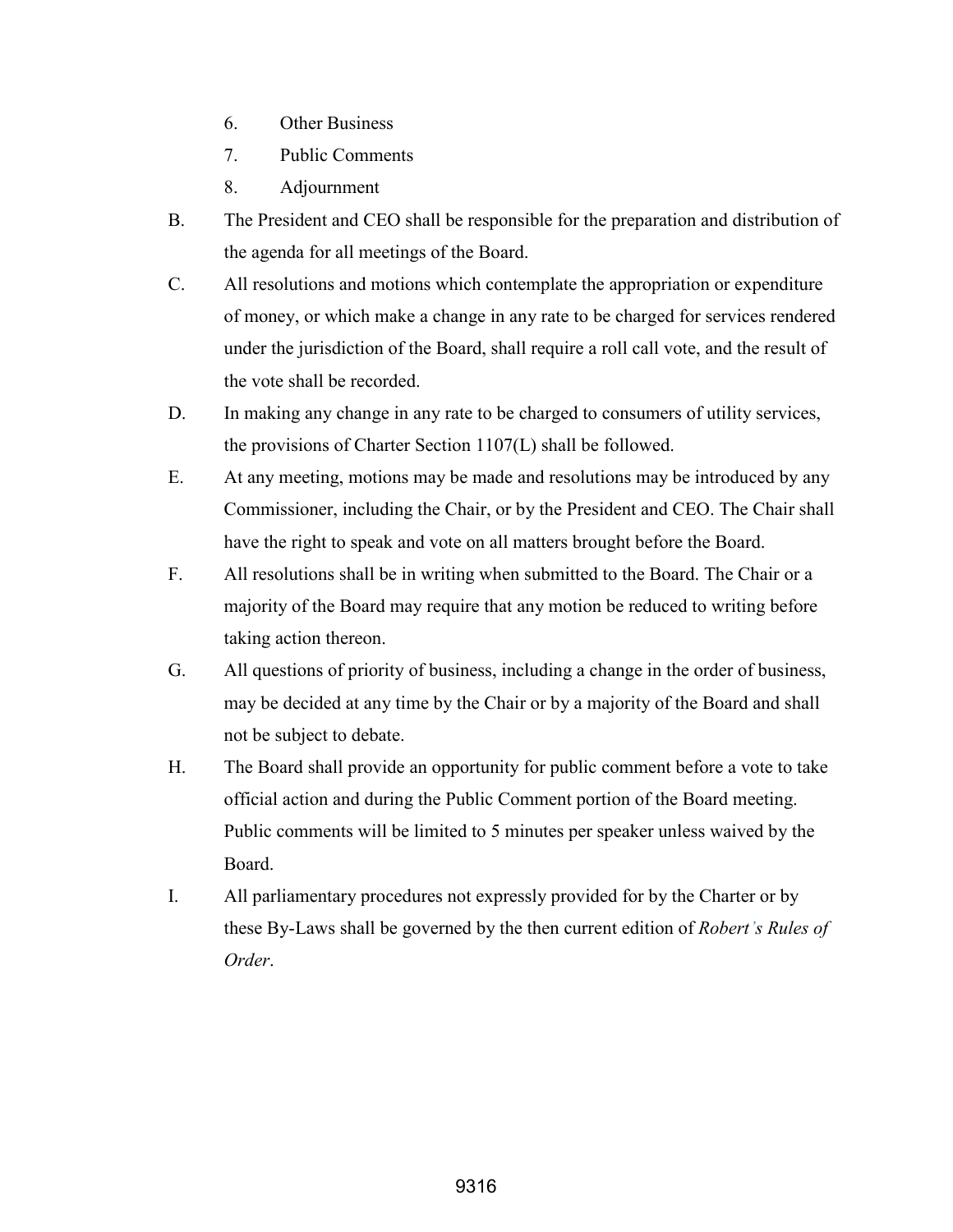#### **VII. BOARD OFFICERS**

### A. Officer Elections and Terms

A new election of officers of the Board shall be held each year pursuant to the provisions of Charter Section 1105(B). A Commissioner elected to the office of Chair shall be eligible to serve two  $(2)$  consecutive one  $(1)$ -year terms or until his or her service as Commissioner ends, whichever comes first; however, this limitation may be waived by the Board if in its judgment, circumstances exist that would make it in the best interest of KUB for a Commissioner to continue to serve in this capacity. A Commissioner elected to the office of Vice Chair shall not serve successive one (1)-year terms. A Commissioner elected to the office of Secretary shall be limited to two (2) consecutive one (1)-year terms. A member of staff elected to serve as Secretary may hold office at the will of the Board<sup>[2](#page-13-0)</sup>.

Notwithstanding the provisions outlined above, a Commissioner may be reelected to serve as an officer as long as there is a break in service.

- B. Officer Vacancies and Absences
	- 1. In the event of an officer's permanent vacancy during a term, the vacancy shall be announced at a regularly scheduled Board meeting. At the next regularly scheduled meeting of the Board, the Nominating Committee shall nominate a replacement to serve the balance of the term. An election of the full Board shall be held immediately thereafter. The newly-elected officer shall be eligible for reelection to one (1) one (1) -year term in the case of Chair or Secretary (if the Secretary is a Commissioner rather than a staff member); a Commissioner elected to complete a partial term as Vice Chair shall not be eligible for immediate reelection.
	- 2. In the event of a temporary absence or disability of the Chair, the Vice Chair shall preside in accordance with Charter Section 1105.

<span id="page-13-0"></span><sup>2</sup> Charter Section 1105 (B)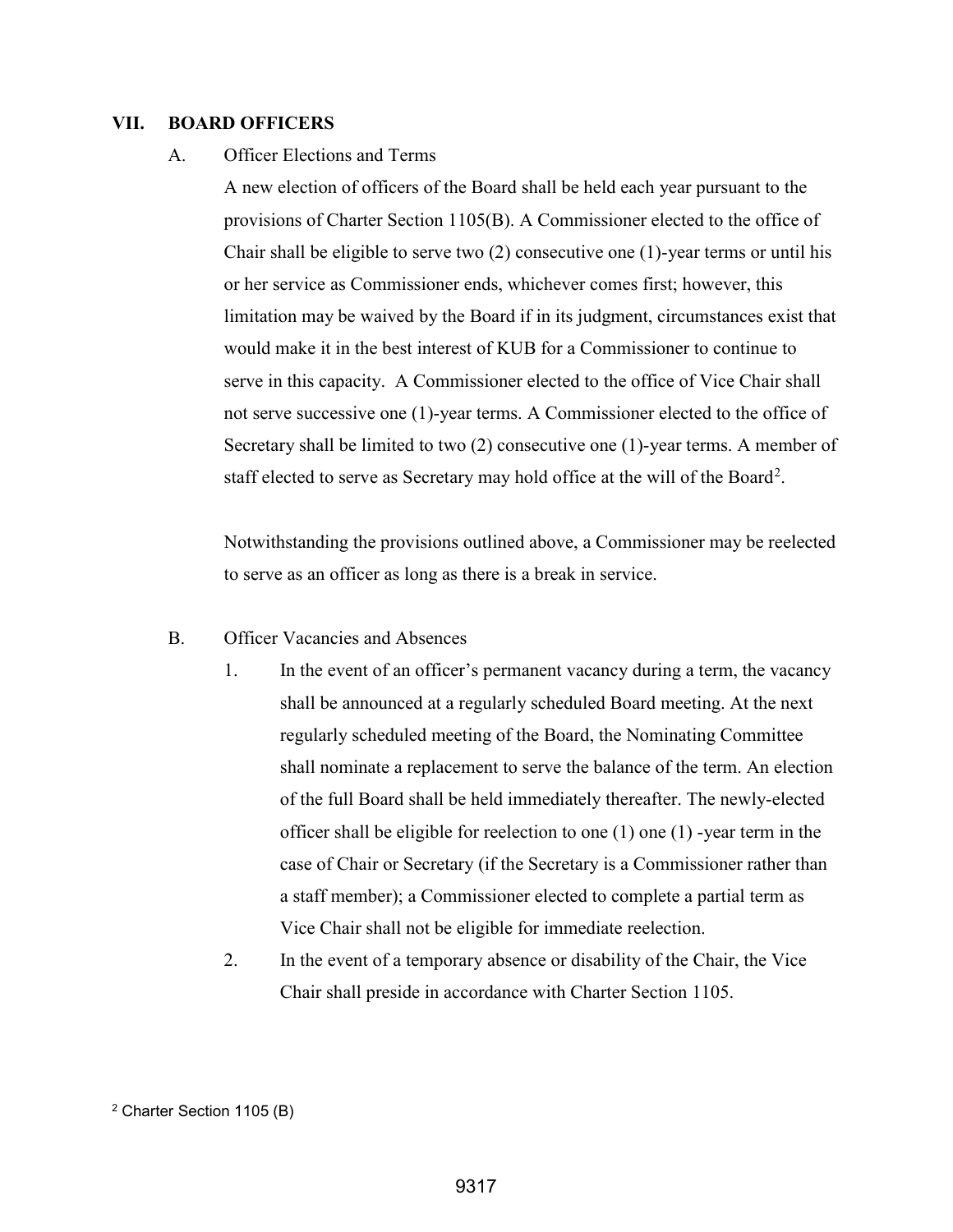- 3. In the event of a temporary absence or disability of the Secretary, the Chair may appoint the responsibility to a Commissioner, full-time employee of the System, or KUB's General Counsel.
- C. Chair Responsibilities
	- 1. Preside over meetings in a manner consistent with these By-Laws and the Charter.
	- 2. Create committees of the Board and appoint Committee Chairs. In the event of a temporary absence of a Committee Chair, the Chair will designate a temporary Committee Chair.
	- 3. Appoint Commissioners to committees of the Board, created either by the Chair or by a majority vote of the Board. In making such appointments, the Chair shall strive to involve all Commissioners in one or more of the various committees of the Board and to rotate their appointments over time so that each Board member acquires a broad range of experience in preparation for future leadership roles on the Board.
	- 4. The Chair may attend Committee meetings and shall have a voice but no vote on actions taken in Committee meetings.
	- 5. Execute on behalf of the Board contracts, resolutions, or other instruments as required in accordance with Charter Section 1106 (D). The Vice-Chair may execute any such documents in the Chair's absence, or the Chair may designate duly authorized officers, employees, or commissioners to execute any such document.
	- 6. Ensure the presence of a quorum at all meetings where official action is to be taken.
	- 7. Ensure adherence to the provisions of the Tennessee Open Meetings Act, Tennessee Code Annotated (TCA) Sections 8-44-101 et seq.
	- 8. Perform such other duties as from time to time are appropriate to the office or are assigned by the Board.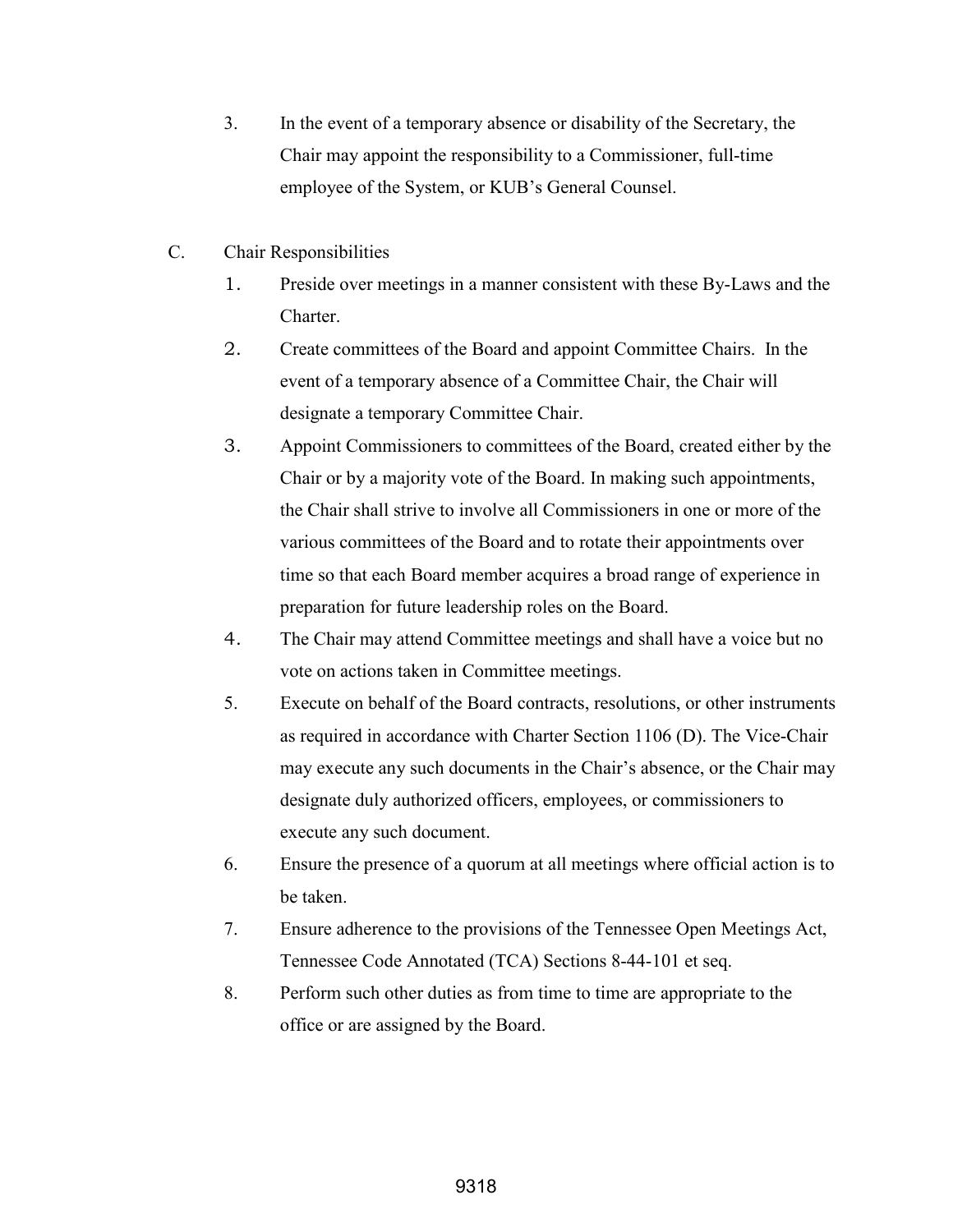### D. Vice Chair

The Vice Chair shall sit for the Chair and perform the duties of the Chair during the Chair's temporary absence or disability and shall perform such other duties as may from time to time be assigned by the Chair or by the Board.

E. Secretary

The Secretary shall be responsible for taking and keeping the minutes of the Board meetings, filing executed minutes of Committees, authenticating official documents of the Board, and performing such other duties as may from time to time be assigned by the Chair or by the Board.

## **VIII. COMMITTEES OF THE BOARD**

Committees of the Board shall include, but not be limited to, the Audit and Finance Committee and the Nominating Committee. All standing committees shall have three (3) members, and each Committee's Chair shall execute minutes of its meetings and resolutions as necessary.

- A. The Audit and Finance Committee shall:
	- 1. Oversee financial reporting, risk management, and auditing.
	- 2. Make recommendations to the Board regarding the selection and engagement of an independent, certified public accountant for financial auditing pursuant to provisions set forth by Charter Section 1107 (B).
	- 3. Require the President and CEO to periodically evaluate organizational risks and develop and implement audit plans related to organizational risk.
	- 4. Develop an understanding, by conferring with management and the auditors, of control issues facing the company and address any identified control deficiencies.
	- 5. Meet each year with management and the independent, certified public accountant to review the annual financial audit report.
	- 6. Meet each year in executive session with the independent, certified public accountant to review the annual financial audit report.
	- 7. Review and measure the organization's financial performance.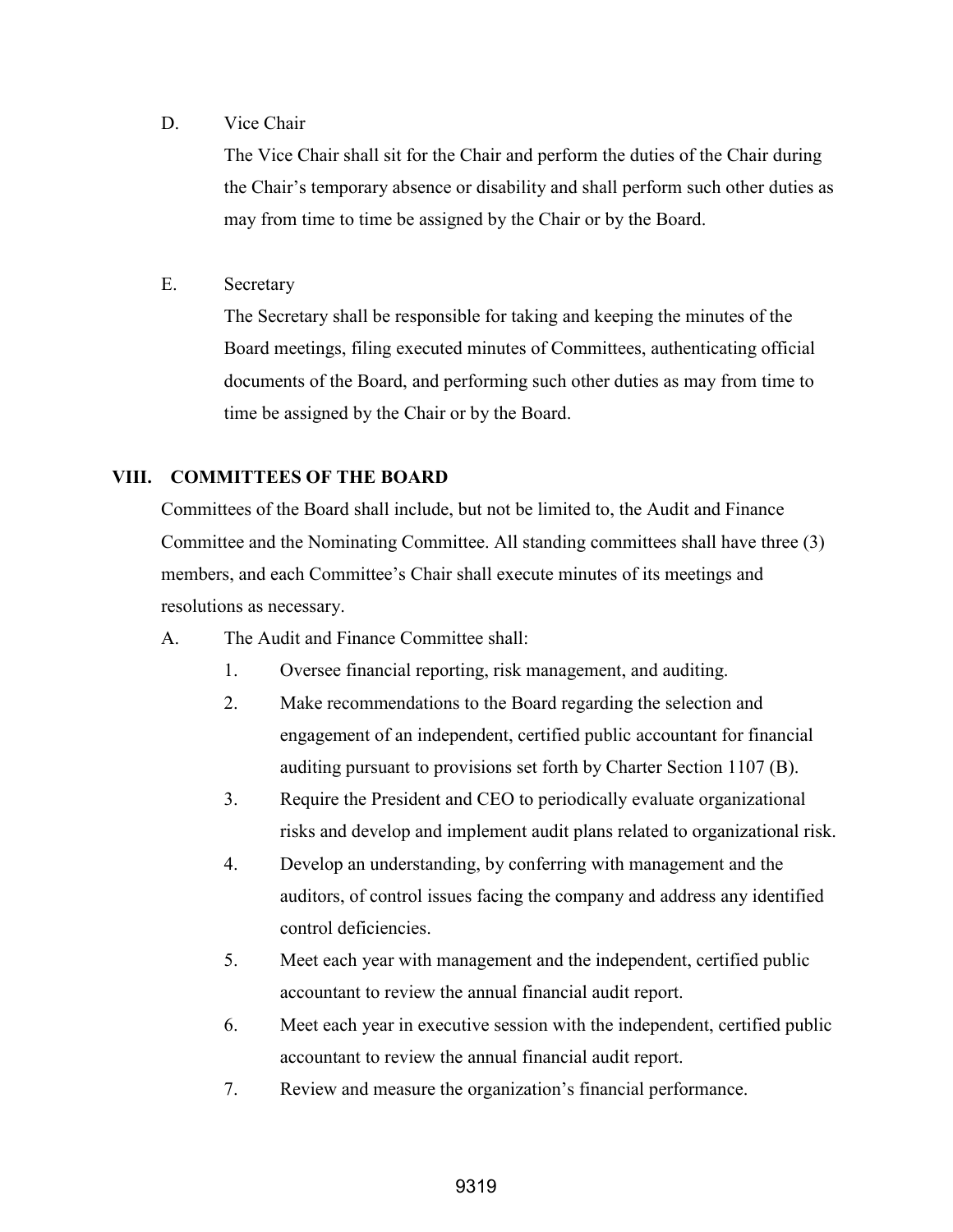- 8. Establish total compensation of the President and CEO.
- 9. Oversee the operation of the KUB Retirement System as established by Board Resolution 979, by future amendment, or by successor resolutions.
- 10. Oversee the operation of the Other Post Employment Benefits (OPEB) Trust as established by Board Resolution 1168, by future amendment, or by successor resolutions.
- 11. Review reports mandated by state law.
- 12. The Committee may convene in a non-public, executive session pursuant to requirements and procedures set forth in TCA 9-3-405 or in other state law.
- B. Nominating Committee.
	- 1. Recommend to the Board a slate of at least five (5) nominees for a Commissioner to fill an existing or impending vacancy on the Board. In discharging this duty, the Nominating Committee shall consult the provisions of Charter Sections 1103(A), (B), and (C).
	- 2. Recommend to the Board nominees for officer positions for consideration at the first regular meeting of the Board following the regular election of a Commissioner and when a permanent vacancy occurs in any office. In discharging this duty, the Nominating Committee shall comply with the provisions of Charter Sections 1103 (C) and 1105(A) and (B) and Bylaws Section VII (B).

## **IX. DUTIES AND RESPONSIBILITIES OF THE BOARD**

- A. General.
	- 1. Each Commissioner term shall be for a period of seven (7) years, and no commissioner shall be elected to serve for more than two (2) terms, except as provided by Charter Section 1103 (A).
	- 2. The Board shall provide policy direction to ensure that the System meets the objectives of the Board; shall make all necessary rules and regulations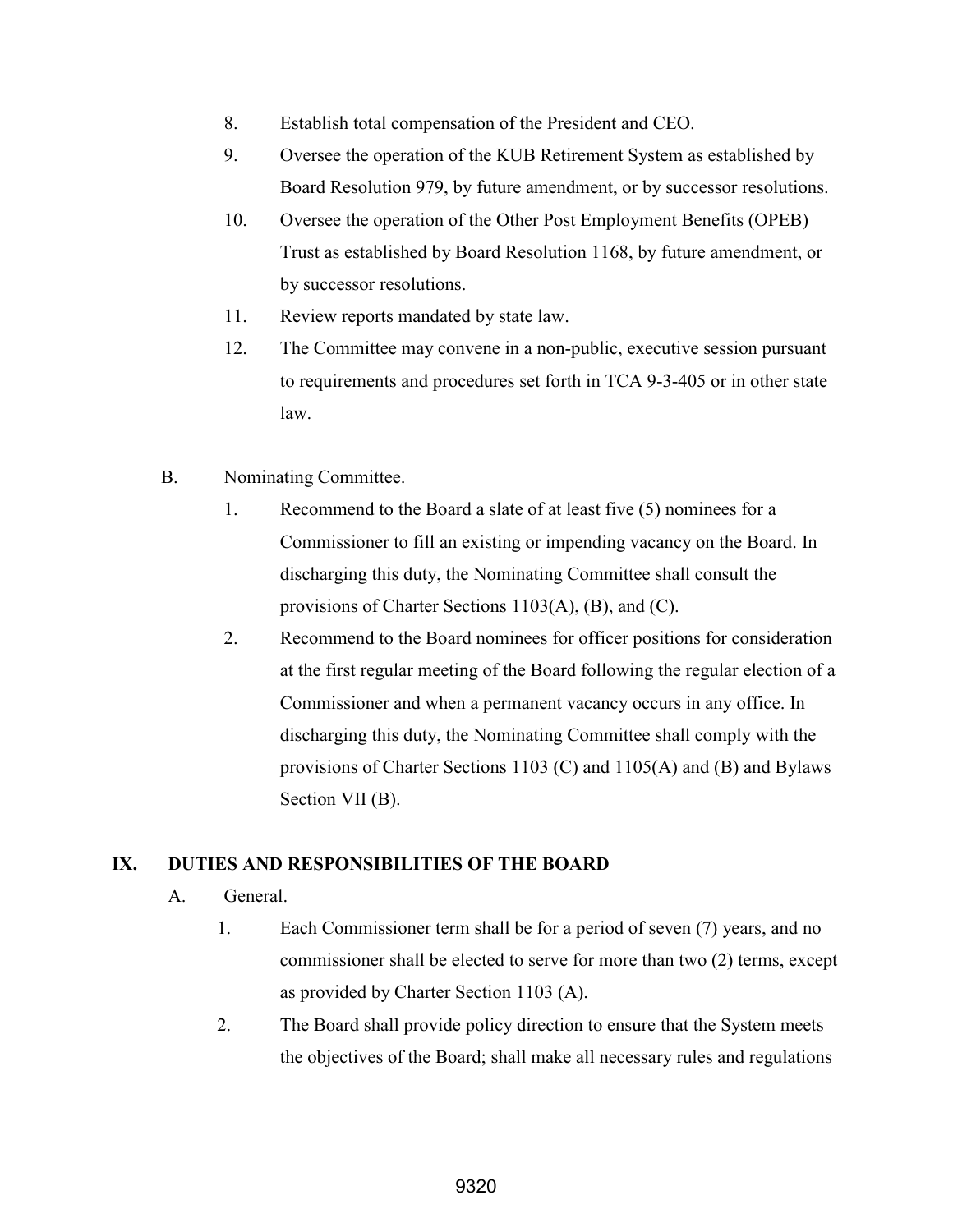for the efficient use, operation, and management of the System; and shall function as a group to provide responsible, informed policy judgments.

- 3. Each newly appointed Commissioner shall take an oath of office at the first regular meeting of the calendar year, including instances when a Commissioner is reappointed to serve a second term. In the case of a Commissioner selected to complete a partial term, or who is appointed later than normal, the oath shall be administered at the first regular meeting of the Board following City Council's appointment.
- 4. Each Commissioner shall stay informed, attend meetings regularly, participate in discussions, and maintain an active, diligent approach to Board responsibilities.
- 5. Each Commissioner shall discharge his or her duties in good faith, with the care of an ordinarily prudent person in a like position would exercise under similar circumstances, and in a manner he or she reasonably believes to be in the best interests of KUB.
- 6. The Board shall adopt By-Laws, not inconsistent with the Charter, to guide the actions of the Board.
- 7. The Board shall follow ouster procedures as provided by Charter Section 1112 and state ouster laws.

### B. Financial Management.

- 1. The Board shall ensure that all Charter provisions relating to financial management are followed.
- 2. Budgeting.
	- a. Each fiscal year, the Board shall require the development of a budget which fairly projects the anticipated revenues and expenditures required to operate and maintain the System during the forthcoming fiscal year.
	- b. The Board shall be furnished the proposed budget at least fortyfive (45) days prior to the beginning of the forthcoming fiscal year. The Board may request management furnish additional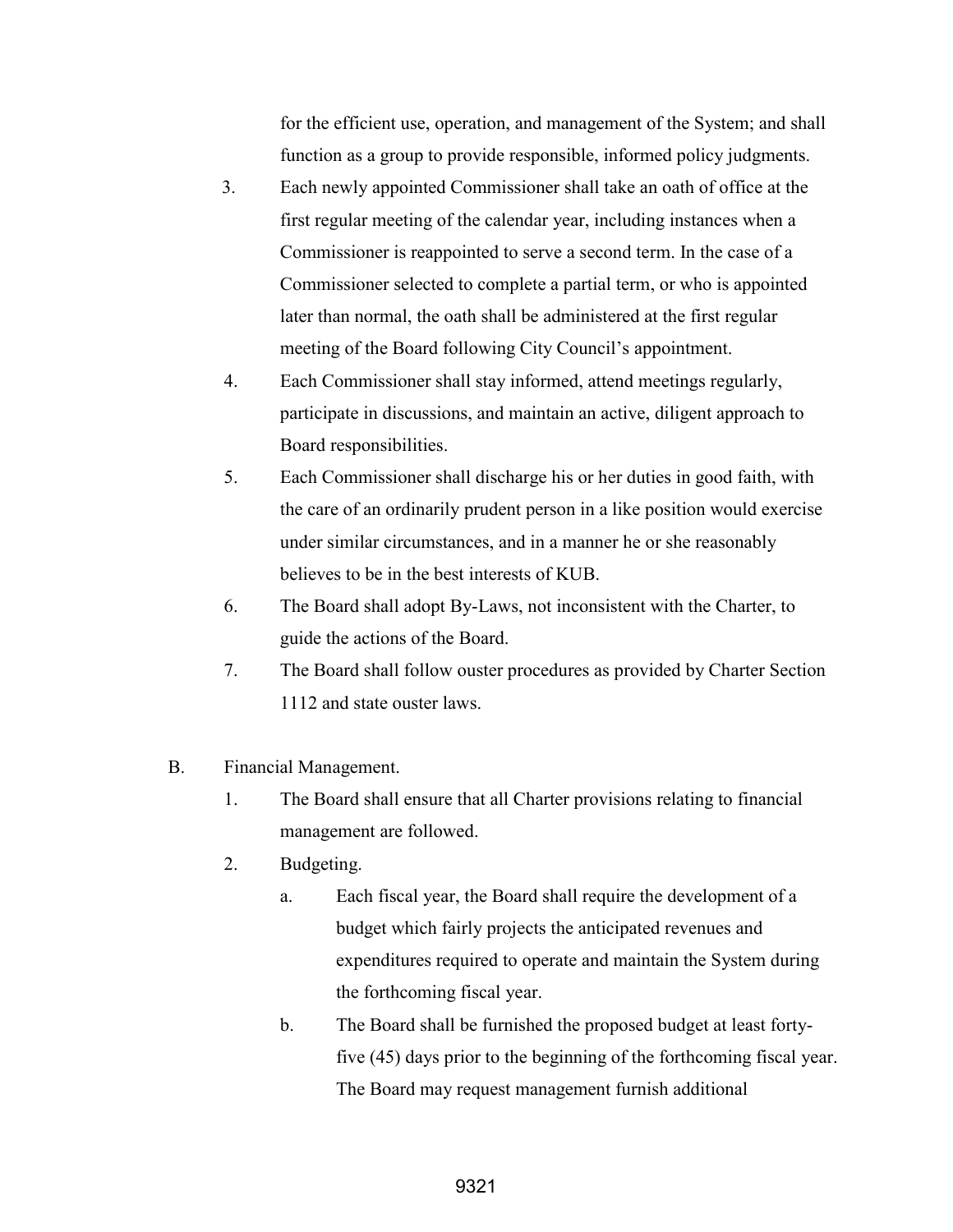information related to the proposed budget prior to formal consideration of the budget.

- c. Prior to the approval of budget appropriations, the Board shall require the Chief Financial Officer to certify the availability of funds adequate to fund the proposed budget appropriations.
- d. The Board shall approve budget appropriations for the forthcoming fiscal year no later than fifteen (15) days prior to its beginning, provided the approved budget appropriations shall not exceed the level of funds certified by the Chief Financial Officer to fund the budget appropriations.
- e. The Board may amend budget appropriations at any time during the fiscal year if deemed necessary, provided funds are certified as available by the Chief Financial Officer.

### 3. Commitment Appropriations

- a. As part of the annual budget process, the Board shall also approve commitment appropriations for the forthcoming fiscal year, authorizing payments for contractual commitments and other obligations incurred on or before the end of the forthcoming fiscal year, but expected to be paid in a subsequent fiscal year.
- b. Prior to the approval of commitment appropriations, the Board shall require the Chief Financial Officer to certify the availability of funds adequate to fund the proposed commitment appropriations, and the Board shall not approve commitment appropriations in excess of the level of funds certified.
- c. The Board may amend commitment appropriations at any time during the fiscal year if deemed necessary, provided funds are certified as available by the Chief Financial Officer.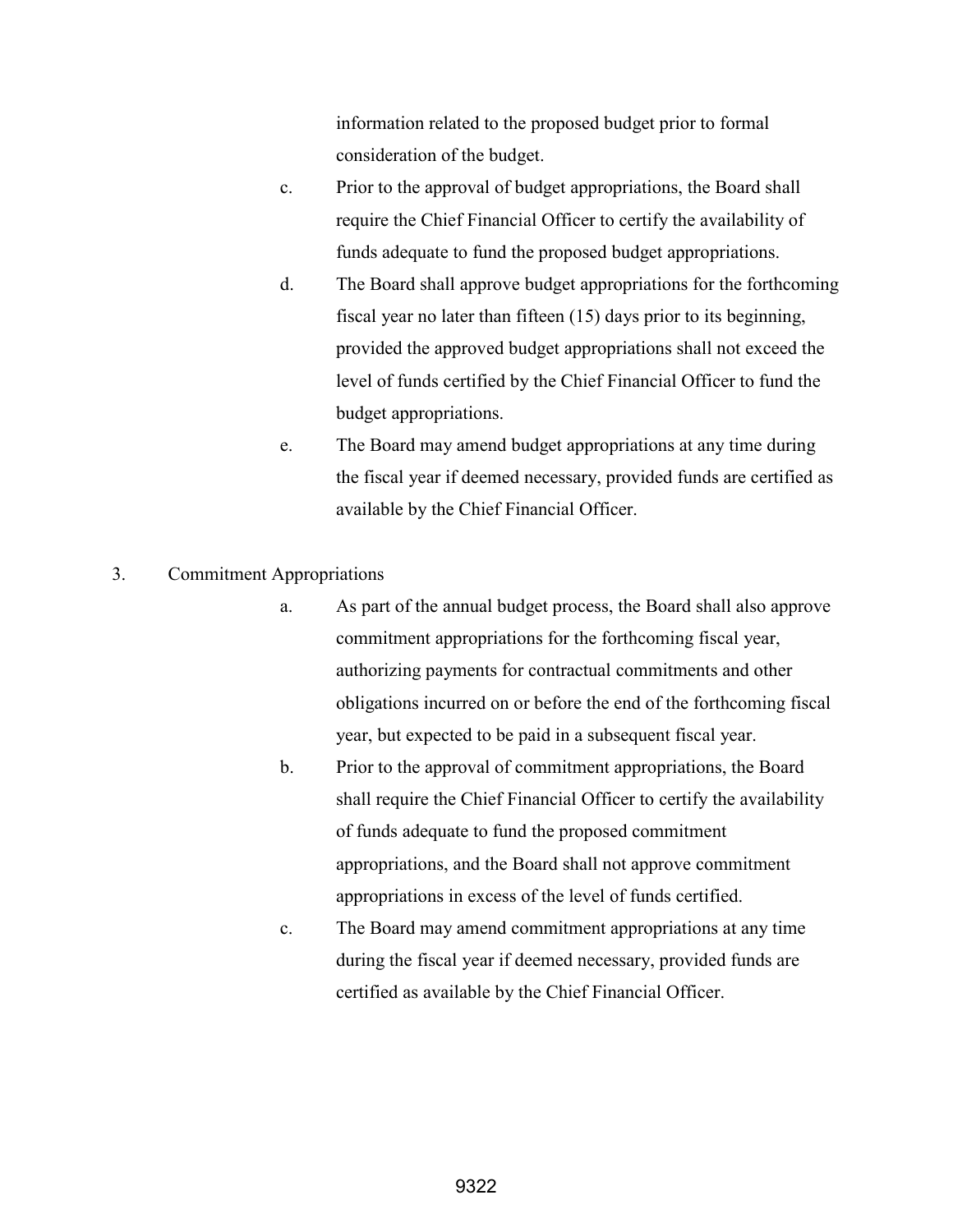### **X. POWERS AND DUTIES OF THE PRESIDENT AND CEO**

The powers and duties of the President and CEO shall be as follows:

- A. To exercise such powers and duties as are set out in the Charter, including, but not limited to, Charter Section 1110.
- B. To file suit on behalf of KUB and oversee the defense of suits filed against KUB.
- C. To execute contracts and other documents on behalf of KUB; and to delegate authority to sign contracts and documents.
- D. To fix the compensation and implement wage and salary systems, pay practices, and health and welfare benefits, for all officers and employees of KUB, except as provided in By-laws Section VIII, A(8).
- E. To develop a systematic approach to the creation, implementation, and review of long range plans which shall include strategic, operational, and financial considerations; and to review any such plans with the Board on a periodic basis.
- F. To provide the Board regular financial reports.
- G. To perform such other duties as may be directed by the Board or as are appropriate to the office of President and CEO.
- H. To act in accordance with the requirements of the law and corporate policies, and to further require employees of KUB to comply with the laws and policies that apply to them.

### **XI. ETHICS AND CONFLICTS OF INTEREST**

As a public body, the Board recognizes its responsibility to operate KUB in an ethical manner. Toward that end, Board members shall abide by the tenets expressed by the first KUB Board in Resolution 1, which provided that KUB be managed in a non-political manner with the elimination of any sentiment or influence from political or personal friendship. In addition to the requirements defined in Charter Section 1102, a Board member may not be a current employee or retiree of an energy, water or wastewater utility, energy company, telecommunications utility, or any other utility service provider. Additional provisions include state laws regarding conflict of interest and the Ethics Policy adopted by the Board in Resolution 1152, by future amendment, or by successor resolutions and incorporated by reference herein.